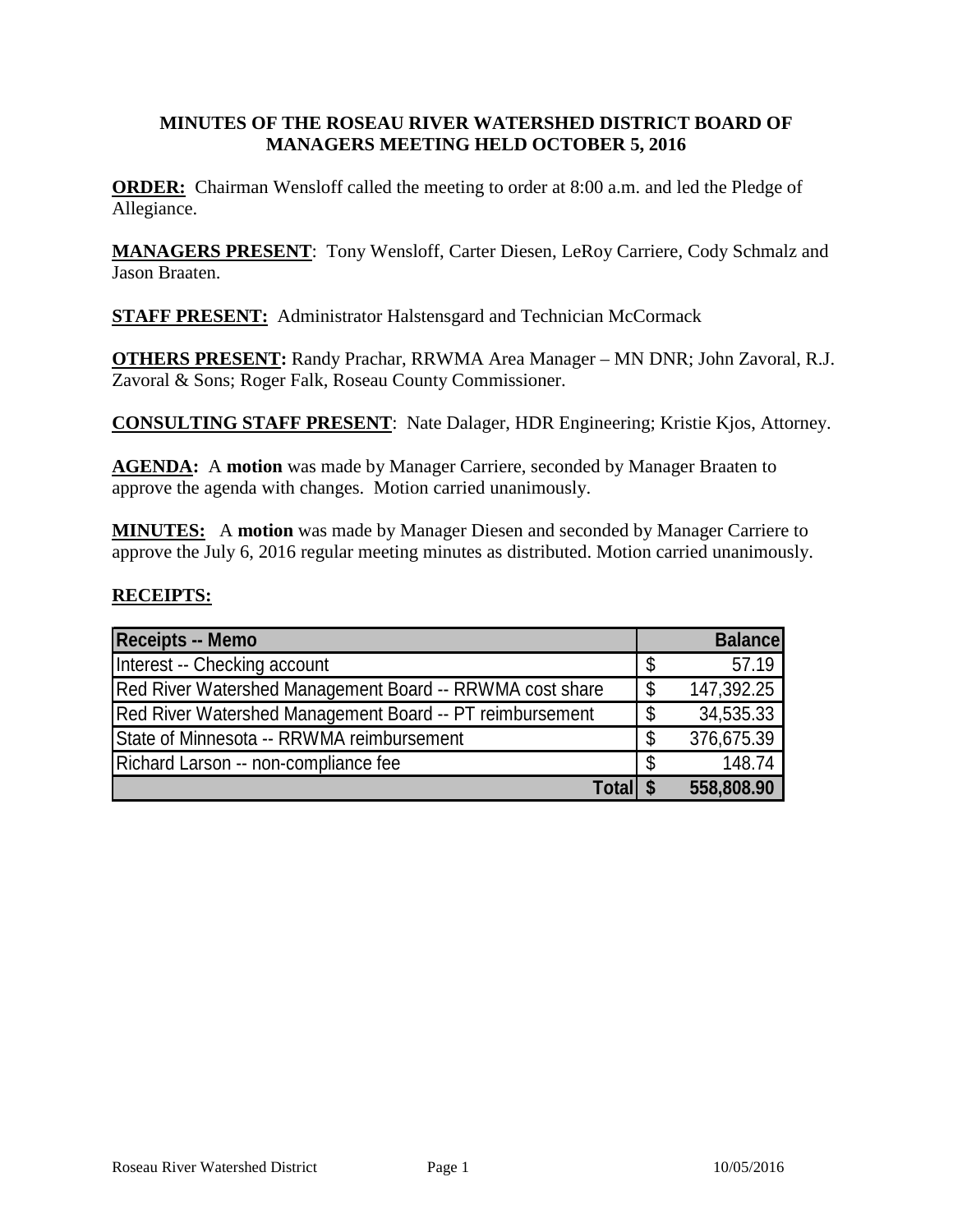| <b>Bills</b>                                                           | <b>Amount</b>             |            |
|------------------------------------------------------------------------|---------------------------|------------|
| Tracy Halstensgard -- wages                                            | \$                        | 4,228.24   |
| Torin McCormack -- wages                                               | \$                        | 4,487.24   |
| Tracy Halstensgard -- mileage and reimbursement                        | $\overline{\$}$           | 281.88     |
| Torin McCormack -- mileage and reimbursement                           | \$                        | 57.80      |
| LeRoy Carriere -- per diem & expenses                                  | $\overline{\$}$           | 69.27      |
| Carter Diesen -- per diem & expenses                                   | \$                        | 109.63     |
| Jason Braaten -- per diem & expenses                                   | $\overline{\mathbb{S}}$   | 150.41     |
| Cody Schmalz -- per diem & expenses                                    | $\overline{\$}$           | 120.56     |
| Tony Wensloff -- per diem & expenses                                   | $\overline{\mathbb{S}}$   | 156.88     |
| PERA -- employer / employee contribution                               | $\overline{\$}$           | 1,483.22   |
| Internal Revenue Service -- withholding                                | $\overline{\mathbb{S}}$   | 3,530.61   |
| MN State withholding -- Payroll tax withheld                           | $\overline{\mathbb{S}}$   | 628.00     |
| Sjobergs TV -- internet access                                         | \$                        | 50.04      |
| Marco -- copier maintenance & annual audit                             | $\overline{\mathbb{S}}$   | 59.37      |
| Minnesota Energy -- natural gas bill                                   | $\overline{\$}$           | 54.10      |
| CenturyLink -- phone service                                           | $\overline{\mathfrak{s}}$ | 120.83     |
| City of Roseau -- utilities                                            | $\overline{\$}$           | 203.45     |
| HDR engineering -- invoices for 7/23/16 - 8/20/16                      | $\mathfrak{L}$            | 25,020.95  |
| RRWMA - \$16,615.85; RL - \$4,910.48; CD 8 - \$3,494.62                |                           |            |
| Roso Cleaners -- Aug rug rental                                        | \$                        | 37.62      |
| Cardmember Services -- out of town meeting expenses & software renewal | $\overline{\mathbb{S}}$   | 335.48     |
| Roseau Times Region -- notice                                          | $\overline{\$}$           | 16.95      |
| Moren Law Office -- Sept. legal fees                                   | $\overline{\mathbb{S}}$   | 1,875.00   |
| Houston Engineering -- Beltrami Project                                | $\overline{\$}$           | 13,406.75  |
| Multi Office Products, Inc -- envelopes                                | $\overline{\$}$           | 29.91      |
| <b>Quality Printing -- envelopes</b>                                   | $\overline{\mathbb{S}}$   | 80.16      |
| RJ Zavoral & Sons, Inc -- Pay estimate #5                              | $\overline{\mathbb{S}}$   | 370,660.95 |
| Conn Trucking -- Ditch 16 work                                         | $\overline{\mathcal{S}}$  | 1,405.00   |
| Beito Repair -- WD 3 - \$5,883.65 & SD 51 - \$6,636.00                 | $\overline{\$}$           | 12,519.69  |
| Roseau Ace Hardware --                                                 | $\overline{\mathcal{S}}$  | 37.34      |
| Northern Resources Cooperative -- gas                                  | $\overline{\$}$           | 119.52     |
| Roseau County Treasurer -- second half taxes                           | \$                        | 5,103.22   |
| Fleet Supply -- supplies                                               | $\overline{\mathbb{S}}$   | 42.74      |
| Scott's True Value -- supplies                                         | \$                        | 81.96      |
| Norbert Pastir -- Ditch 8 Sidewater inlets                             | $\overline{\$}$           | 25,966.00  |
| Jerry Klema -- Ditch 8 drop structure                                  | $\overline{\mathfrak{s}}$ | 3,750.00   |
| Total $\sqrt{5}$                                                       |                           | 476,280.77 |

**BILLS:** A motion was made by Manager Carriere to pay the normal monthly bills, seconded by Manager Braaten. Motion carried unanimous.

## **PERMITS:**

Technician McCormack discussed after-the-fact permit application #16-31 (Richard Larson). A **motion** was made by Manager Braaten, seconded by Manager Diesen to approve the after-thefact permit request. Motion carried unanimously.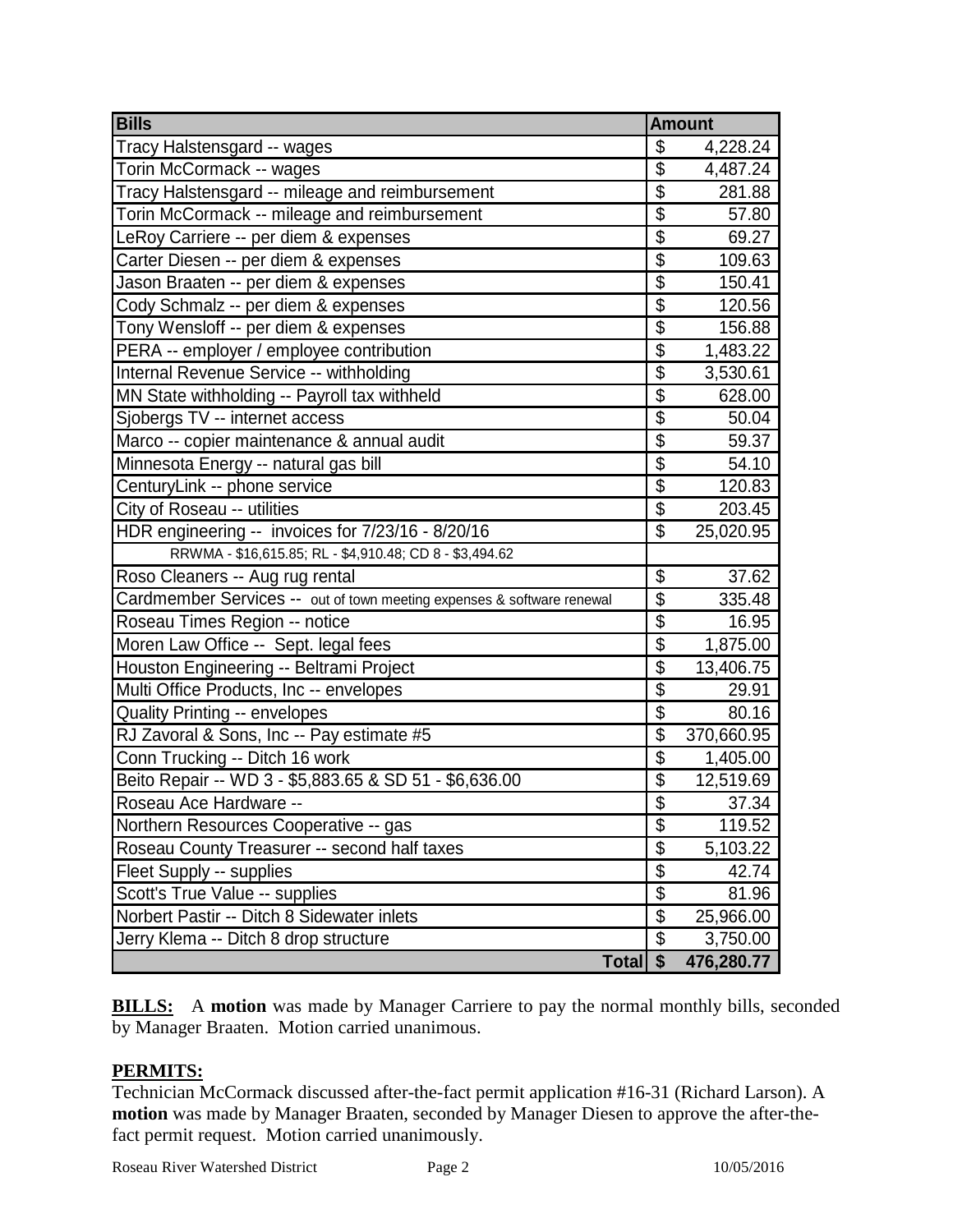Technician McCormack discussed permit application #16-32 (Rick Jenson). A **motion** was made by Manager Carriere, seconded by Manager Schmalz to approve the permit as submitted. Motion carried unanimously.

Technician McCormack discussed permit application #16-33 (David Dahlgren). A **motion** was made by Manager Carriere, seconded by Manager Braaten to approve the permit as submitted. Motion carried unanimously.

Technician McCormack discussed after-the-fact permit application #16-34 (Kyle Verbout). A **motion** was made by Manager Diesen, seconded by Manager Carriere to approve the permit as submitted. Motion carried unanimously.

Chairman Wensloff abstained from the discussion and Vice-Chair Braaten presided over the discussion. Technician McCormack discussed permit #16-35 (Joel Wensloff). A **motion** was made by Manager Carriere, seconded by Manager Schmalz to approve the permit as submitted. Motion carried with Manager Wensloff abstaining. Wensloff resumed chairmanship.

# **PROJECTS:**

**RRWMA:** John Zavoral met with the board to discuss construction progress and delays due to weather. The following items were discussed:

- The outlet ditch and structures are near complete
- The road will hopefully be finished next week
- The conveyance channel construction will begin after 11-15-16
- Seeding will be done in 2017

Randy Prachar spoke about the road condition and passage issues as well as seeding and erosion control for the outlet channel.

The board discussed the request for extending the construction deadline. After extensive discussion, a **motion** was made by Manager Carriere, seconded by Manager Schmalz to extend the contract end date until August 1, 2017.

There was discussion on possibly brushing on the north side of the road to assist in drainage. The main concern was landowner involvement.

Attorney Moren arrived at the meeting. Roseau County Board of Commissioners approved a road agreement with unilateral changes. In their motion to approve the agreement, they stated if the Watershed did not approve the agreement at their next meeting; the County would pursue a cease and desist on construction of the project. The Board discussed the agreement and changes made by the County. Mr. Zavoral addressed questions the Board had about the stability of the road. Engineer Dalager made a recommendation to add a cover letter to the County as part of the agreement outlining the Districts position. A **motion** was made by Manager Carriere, seconded by Manager Schmalz to approve the County's version of the agreement with the map as an attachment and send a cover letter outlining the Districts position. Motion carried unanimously.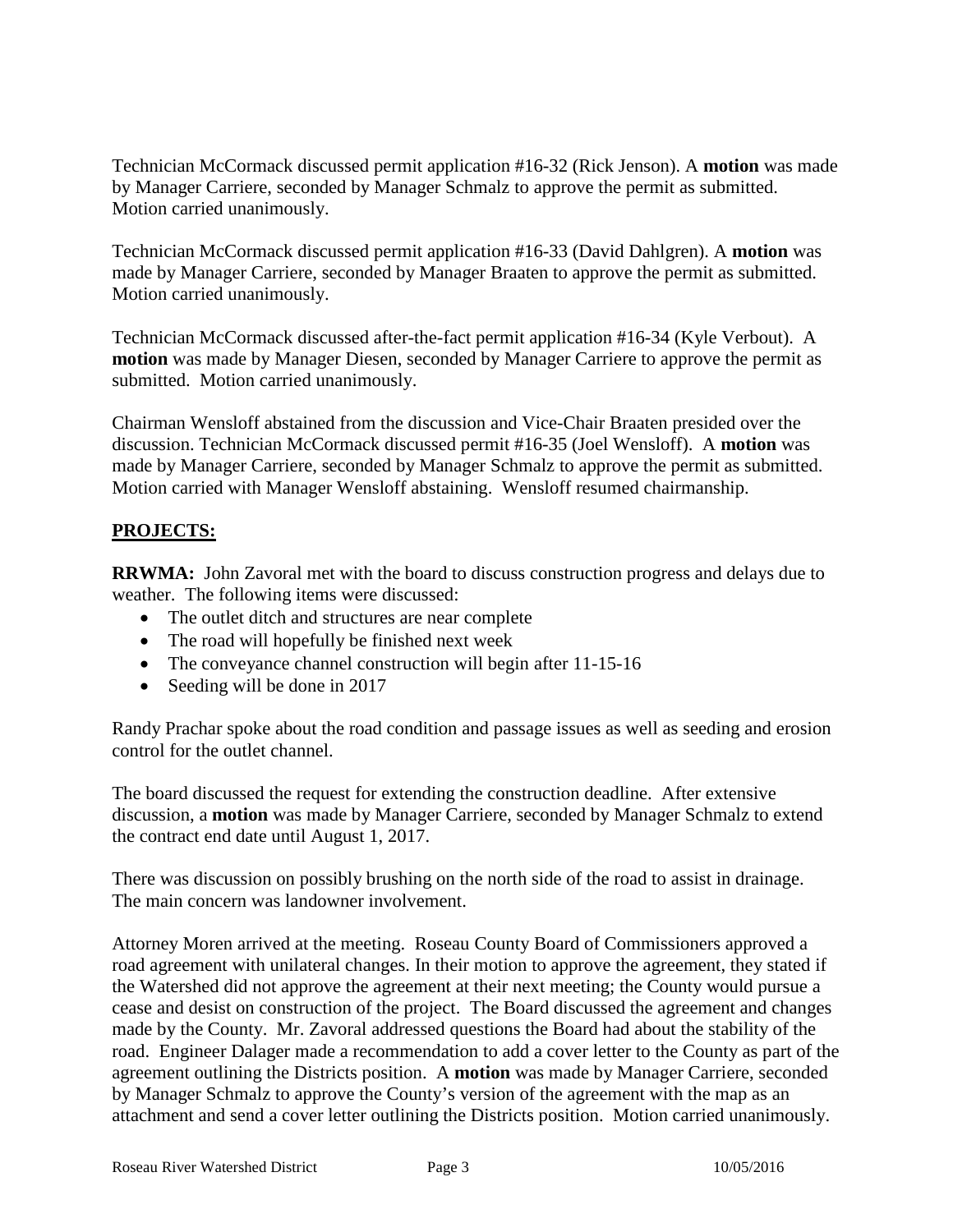**Roseau Lake Project:** After reviewing the Joint Powers Agreement between the District and the DNR, A **motion** was made by Manager Carriere, seconded by Manager Braaten to approve the Joint Powers Agreement. Motion carried unanimously. Project updates included Archeological survey progress update and Concurrence Point one was approved. Cory Gieseke, HDR Engineering gave a presentation on the Preliminary Engineer's Report. After discussion, Manager Braaten made a **motion,** seconded by Manager Carriere to accept the Preliminary Engineer's Report, authorize putting out for review and schedule the public hearing for the December Board meeting. Motion carried unanimously.

**Beltrami:** Review Point 1 has been completed and submitted to NRCS for approval.

**Whitney Lake:** The Board discussed entering into an agreement with HDR Engineering for the RCPP work on the project. A **motion** was made by Manager Schmalz, seconded by Manager Braaten to approve the agreement. Motion carried unanimously.

**Ditch 8 and other maintenance:** Technician McCormack gave an update on the repair work authorized. Engineer Dalager spoke about the inadequate turf establishment for the Ditch 8 side inlets (R & Q Contracting) and SD 51 & WD3 (Beito Repair). A **motion** was made by Manager Carriere, seconded by Manager Braaten to hold payment on the R & Q and Beito Repair invoices until seeding requirements have been met. Payment will be made upon completion. Motion carried unanimously.

# **REPORTS:**

**RRWMB:** Manager Carriere discussed the following items:

- Additional PT reimbursement
- Lobbyist position, replacing retiring Ron Harnack
- Buffer guidance and model rules
- NRCS RCPP meeting

**Administrator:** A hard copy of the report had been submitted to the board. Other items discussed were:

- Saine Rat Conservation District meeting in Dominion City
- Landowner Gary Przekwas talked about the hunting access to Norland. Mr. Przekwas requested changing the gate location on the west outlet to provide access to the interior of the impoundment. The board made no change to current policy.
- RRWD land in Pohlitz Township
- DNR Commissioner Landwehr visit
- BWSR Academy
- MAWD Conference
- Mowing of watershed land
- Whitney Lake Project area tour

**Technician:** Technician McCormack updated the board on the following items:

• Norland gate repair – The board directed Technician McCormack to hire Jerry Solom to do the repair.